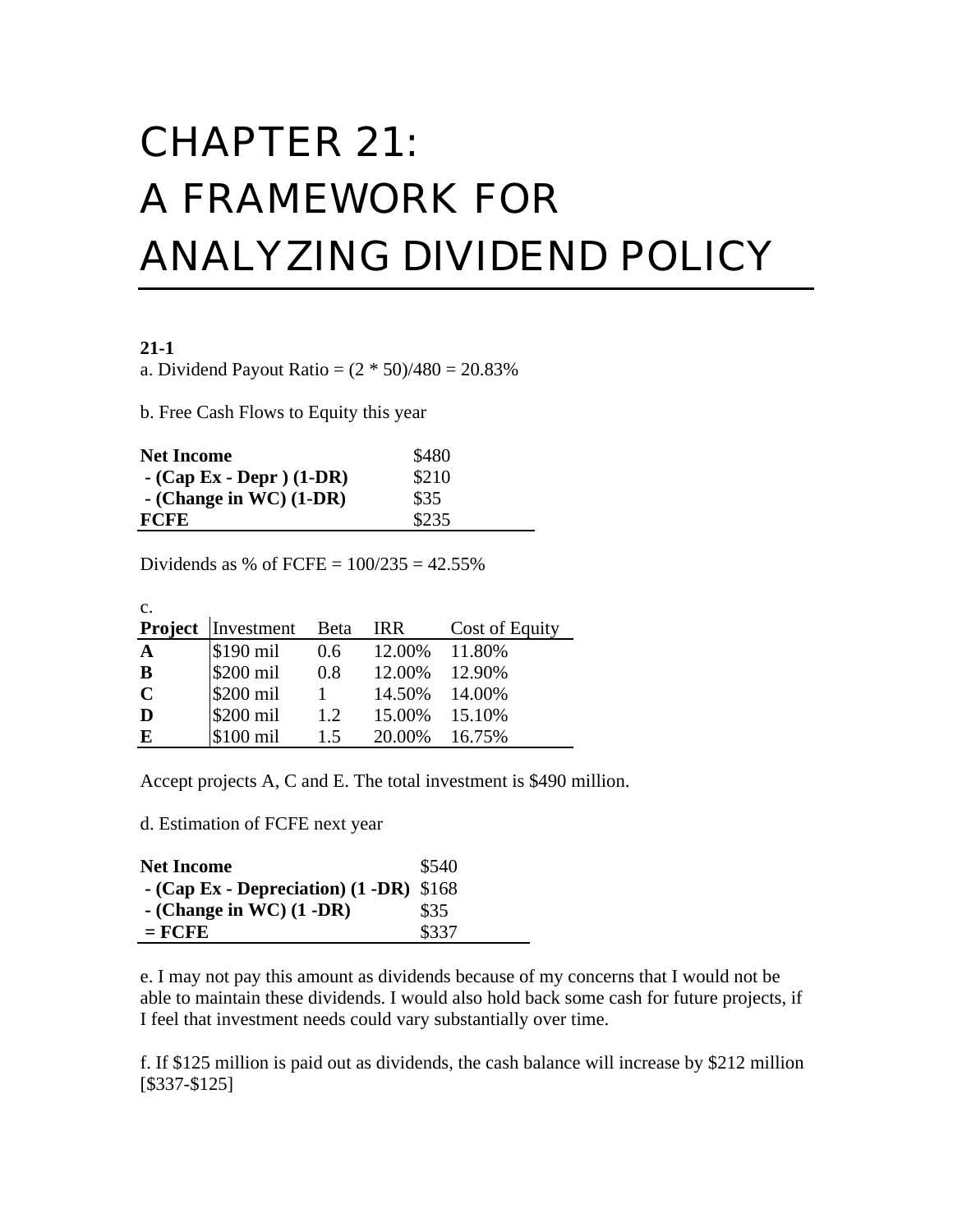## **21-2**

a. Capital expenditure  $= $12,000$ Depreciation  $= $2,400$ Increase in net working capital  $= -\$15,000$ Net income =  $(20,000 - 2,400) * (1 - 40\%) = $10,560$ then FCFE = Net Income - (Capital expenditure - Depreciation) - Increase in net working capital

 $= 10,560 - (12,000 - 2,400) - (-15,000) = $15,960$ 

b. Most of the effect will be temporary.

## **21-3**

a. No, because there would be double taxation, i.e. both at the corporate level and at the personal level.

b. In that case, it might be preferable to increase dividends now. The alternative would be to either take a large capital gain when the business would be sold, or a large dividend just before the business is sold. Hence, unless there are other capital losses that can be offset only by capital gains, it would be preferable to take larger dividends now.

| 41-4    |                |                                                    |
|---------|----------------|----------------------------------------------------|
| Project |                | Investment Requirement After-tax return on capital |
| A       | 15             | 27%                                                |
|         |                | 20%                                                |
|         | 25             | 16%                                                |
|         | 20             | 14%                                                |
| E       | 3 <sup>0</sup> | 12%                                                |

**21-4**

The afer-tax cost of debt =  $12\%(1-0.5) = 6\%$ The cost of equity =  $.08 + 1.25(0.055) = 14.875\%$ The market value of debt  $= $500$ m. The market value of equity  $= 15(100) = $1500$  m. Hence, the WACC =  $(500/2000)(6\%) + (1500/2000)(14.875\%) = 12.656\%$ 

Assuming that the projects are as risky as the firm, all of them except E have  $NPV > 0$ . Hence, capital needed for investment  $= $70$ m. However, 25% of this will come from debt issues. Hence free cash flow to equity =  $100 - (0.75)(70) = $47.5$ m.

a., b. Since the company has an extra \$47.5m., it should return that amount to shareholders. However, the firm should also look at estimates of future investment needs and future cash flows.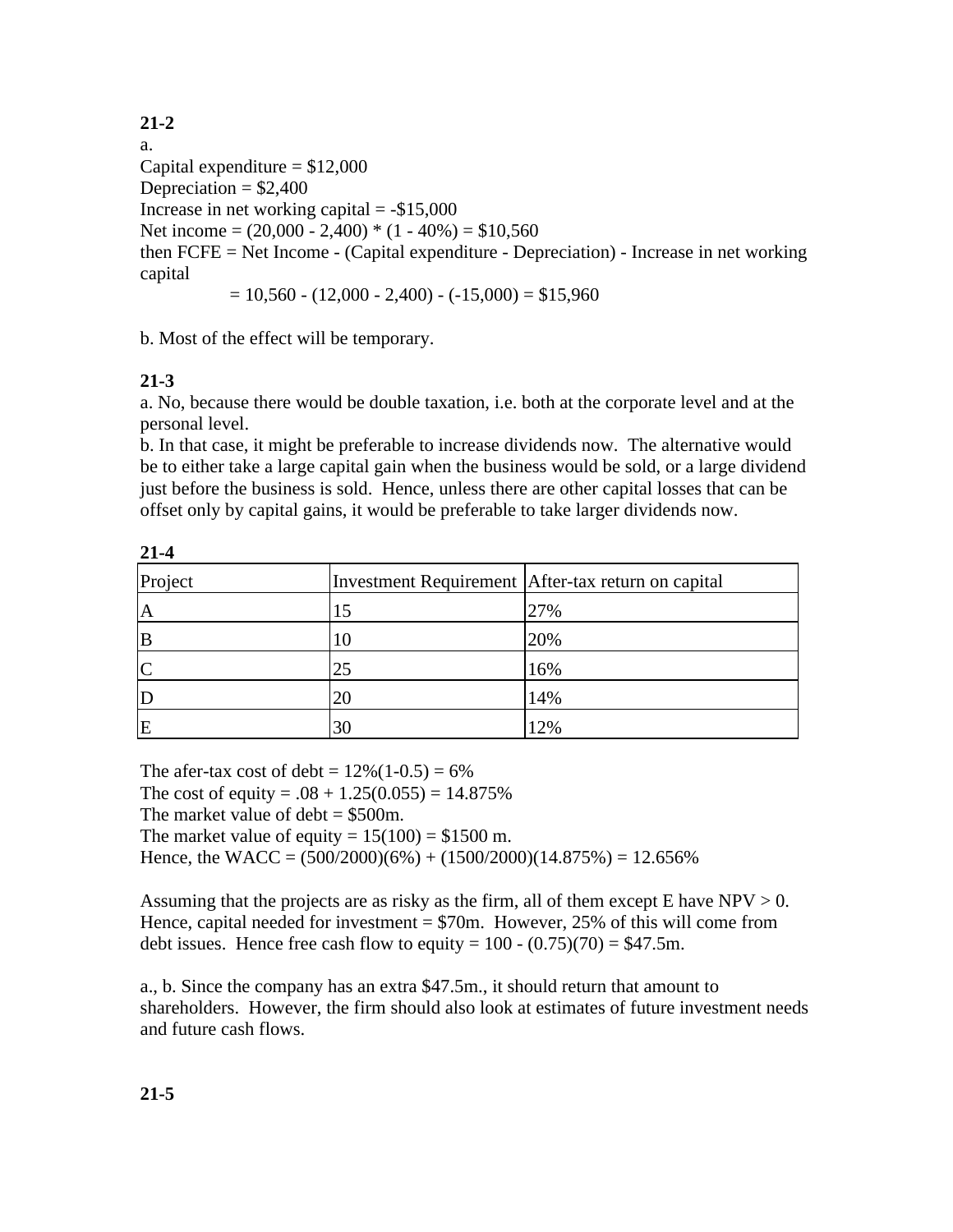Current  $WACC =$  $100 \t\t(1)$  $100 + (50)(10)$  $1 - 0.410\% + \frac{(50)(10)}{(50)(10)}16\%$  $100 + (50)(10)$  $16\% = 14.33\%$  $+(50)(10)^{^{\circ}}$  $-0.410\% + \frac{(30)(10)}{100}$  $+(50)(10)$  $=14.33\%$  $(50)(10)$  $(1-0.4)10\% + \frac{(50)(10)}{(1.00)(10)}16$  $(50)(10)$ .33%

| Initial    | <b>EBIT</b> | Annual | Lifetime | Salvage | Cash flow | <b>NPV</b> |
|------------|-------------|--------|----------|---------|-----------|------------|
| Investment |             | Depr.  |          |         | per yr.   |            |
|            |             | 0.5    |          | 2.5     |           | -4.97358   |
| 40         |             |        | 10       | 10      |           | $-16.7809$ |
| 50         |             |        |          | ΙU      | 4         | $-26.7809$ |

a. Since all projects have  $NPV < 0$ , none of them should be accepted.

b. The firm has free cash flow to equity equal to Net Income  $+ (1-)$  (Capital expenditures - Depreciation) =  $90 + 8 = $98$ m. This is the maximum that it can pay out in dividends. This assumes that some of the depreciation is used to pay back debt. Alternatively, I would add back the entire depreciation to the net income to get \$ 100 million as FCFE.

| $21 - 6$    |                         |             |                       |
|-------------|-------------------------|-------------|-----------------------|
|             | Project IRR (to Equity) | <b>Beta</b> | <b>Cost of Equity</b> |
|             | 21%                     |             | 0.2                   |
| B           | 20%                     | 1.5         | 0.17                  |
| $\mathbf C$ | 12%                     |             | በ 15                  |

Accept projects A and B. The total capital expenditures are \$1,100. Estimated FCFE next year

| Net Income next year               | \$1,000 |
|------------------------------------|---------|
| $-$ (Cap Ex - Depreciation) (1-.2) | 480     |
| - Change in WC $(1-2)$             | 80      |
| $=$ FCFE                           | \$440   |

The firm should pay out a dividend of \$440.

|                        | Current | Next year in 2 yrs |        | $in 3$ yrs |
|------------------------|---------|--------------------|--------|------------|
| <b>EBIT</b>            | 80      | 72                 | 64.8   | 58.32      |
| Depreciation           | 70      | 63                 | 56.7   | 51.03      |
| <b>Working Capital</b> | 70      | 63                 | 56.7   | 51.03      |
| Change in WC           |         | -7                 | $-6.3$ | $-5.67$    |
| Net Income             | 48      | 43.2               | 38.88  | 34.992     |
| Dividends              | 24      | 21.6               | 19.44  | 17.496     |
| Increase in Cash       |         | 91.6               | 82.44  | 74.196     |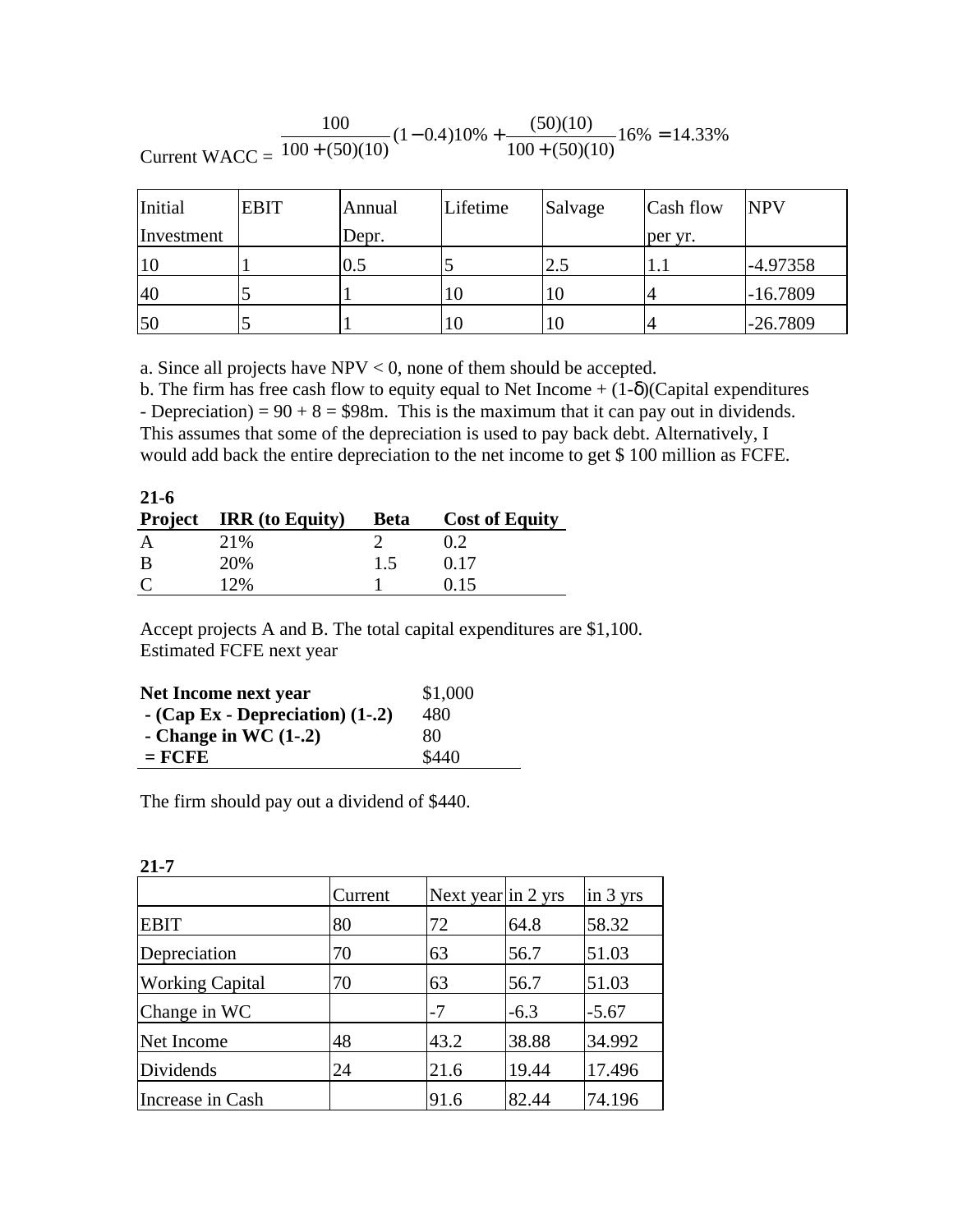If these funds are invested at 10%, the size of the war chest will be  $91.6(1.1)^2 +$  $82.44(1.1) + 74.20 = $275.72$ m.

## **21-8**

This strategy described in the last problem is not in the best interest of stockholders because the firm accumulates large amount of cash without good projects.

| ٧ |
|---|
|   |

|                       | <b>Current</b> |          |          |          |
|-----------------------|----------------|----------|----------|----------|
| <b>Net Income</b>     | \$100.00       | \$110.00 | \$121.00 | \$133.10 |
| + Depreciation        | \$50.00        | \$54.00  | \$58.32  | \$62.99  |
| $-$ Cap Ex            | \$60.00        | \$60.00  | \$60.00  | \$60.00  |
| - Change in WC        | \$10.00        | \$10.00  | \$10.00  | \$10.00  |
| $=$ FCFE              | \$80.00        | \$94.00  | \$109.32 | \$126.09 |
| <b>Dividends Paid</b> |                | \$66.00  | \$72.60  | \$79.86  |
| <b>Cash Balance</b>   | \$50.00        | \$78.00  | \$114.72 | \$160.95 |

The cash balance at the end of year  $3 = 160.95$  million

## **21-10**

a.

| 100,000 | 12,500 | 12.50%                                        |        | 11.75%                                      |
|---------|--------|-----------------------------------------------|--------|---------------------------------------------|
| 100,000 | 14,000 | 14.00%                                        | 1.5    | 14.50%                                      |
| 50,000  | 8,000  | 16.00%                                        | 1.8    | 16.15%                                      |
| 50,000  | 12,000 |                                               |        | 17.25%                                      |
|         |        | <b>Project</b> Equity Investment CF to Equity | 24.00% | <b>Return to Equity Beta</b> Cost of Equity |

Accept projects A and D. The capital expenditures will be \$150,000. Estimate working capital investment: Working Capital last year =  $(1,000,000-500,000) = 500,000$ Revenues last year  $= 1,000,000$ Working Capital as % of Revenues = 50% Expected Revenue increase next year =  $.10 * $1,000,000 = $100,000$ Working Capital Increase next year =  $0.5 * $100,000 = $50,000$ 

Estimated FCFE next year:

| <b>Revenues</b>     | \$1,100,000 |
|---------------------|-------------|
| <b>Expenses</b>     | \$440,000   |
| <b>Depreciation</b> | \$100,000   |
| <b>EBIT</b>         | \$560,000   |
| - Interest Exp      | \$100,000   |
| <b>Taxable</b>      | \$460,000   |
| <b>Income</b>       |             |
| <b>Taxes</b>        | \$184,000   |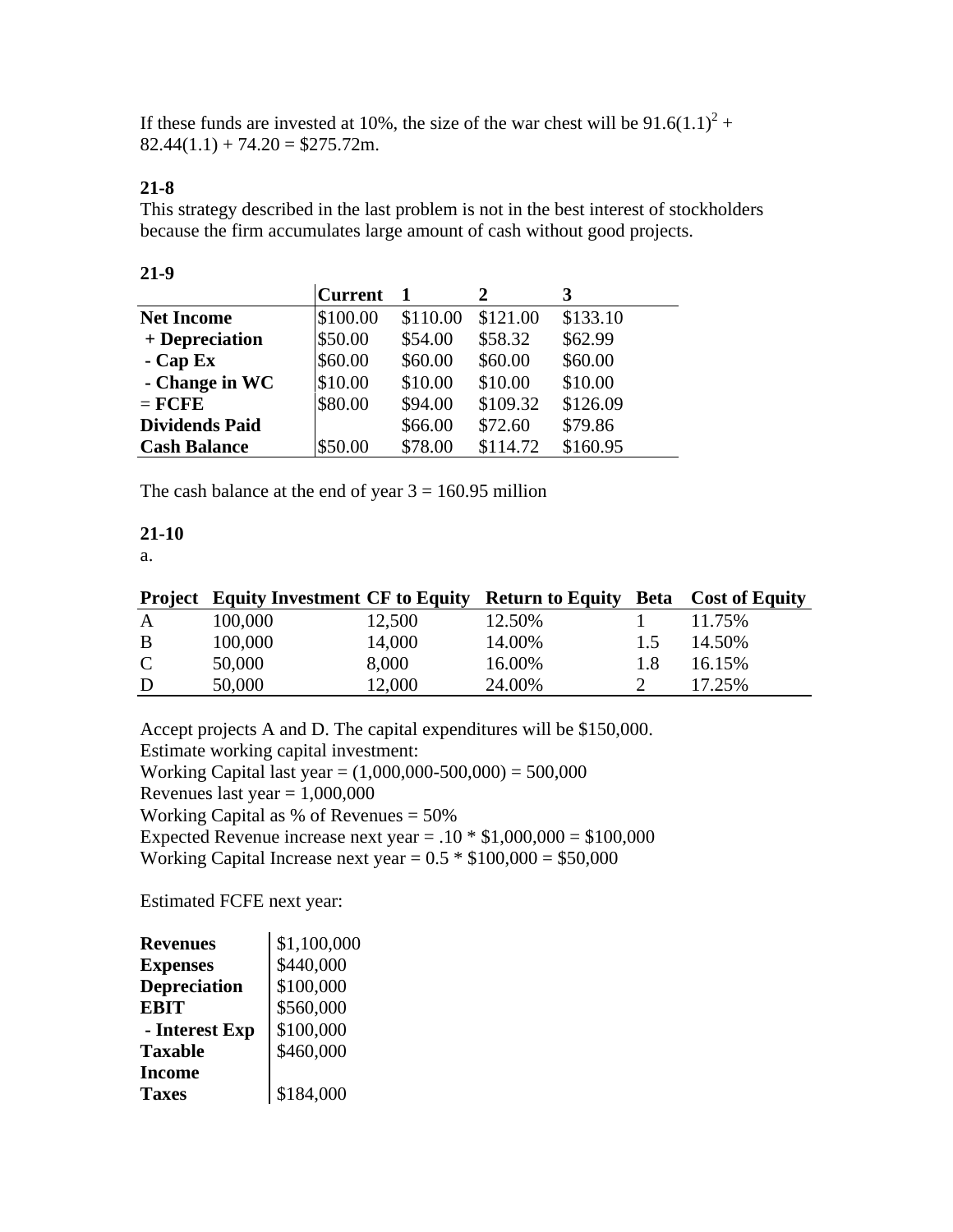| <b>Net Income</b>                       | \$276,000 |
|-----------------------------------------|-----------|
| - (Cap Ex- Depreciation) $(1-4)$ 30,000 |           |
| $-$ (WC Increase) $(1-0.4)$             | 30,000    |
| $=$ FCFE                                | \$216,000 |

The company is able to pay dividends in the amount of \$216,000

b. If the company pays out \$100,000 in dividends, the cash balance will increase by \$116,000 to \$266,000.

#### **21-11**

a. No. Its FCFE is negative : FCFE =  $10 - (25-5) = -10$  million

b.

|                            | <b>Current</b> |                         |         |         |
|----------------------------|----------------|-------------------------|---------|---------|
| <b>Net Income</b>          | \$10.00        | \$14.00 \$19.60 \$27.44 | \$38.42 | \$53.78 |
| - (Cap Ex- Depr) $ 20.00 $ |                | \$22.00 \$24.20 \$26.62 | \$29.28 | \$32.21 |
| $=$ FCFE                   |                | $\leq 0$                |         |         |

The company will have positive FCFE by year 4. It can start paying dividends after that year.

**21-12**

| Year | Net Income Cap. Exp. |     | Depr. | Noncash                           | Change in | Dividends | FCFE    |
|------|----------------------|-----|-------|-----------------------------------|-----------|-----------|---------|
|      |                      |     |       | <b>Working Capital Noncash WC</b> |           |           |         |
| 1991 | 240                  | 314 | 307   | 35                                | 25        | 70        | 220.8   |
| 1992 | 282                  | 466 | 295   | $-110$                            | $-145$    | 80        | 266.4   |
| 1993 | 320                  | 566 | 284   | 215                               | 325       | 95        | $-44.2$ |
| 1994 | 375                  | 490 | 278   | 175                               | $-40$     | 110       | 271.8   |
| 1995 | 441                  | 494 | 293   | 250                               | 75        | 124       | 275.4   |

a. Conrail could have paid dividends each year equal to its FCFE, at least on average. b. The average accounting return on equity that Conrail is earning = 13.5%, compared to a required rate of return =  $0.07 + 1.25(0.125 - 0.07) = 13.875$ . Hence Conrail's projects have done badly on average. It's average dividends have been much lower than the average FCFE. Hence, it would seem that Conrail will come under pressure to pay more in dividends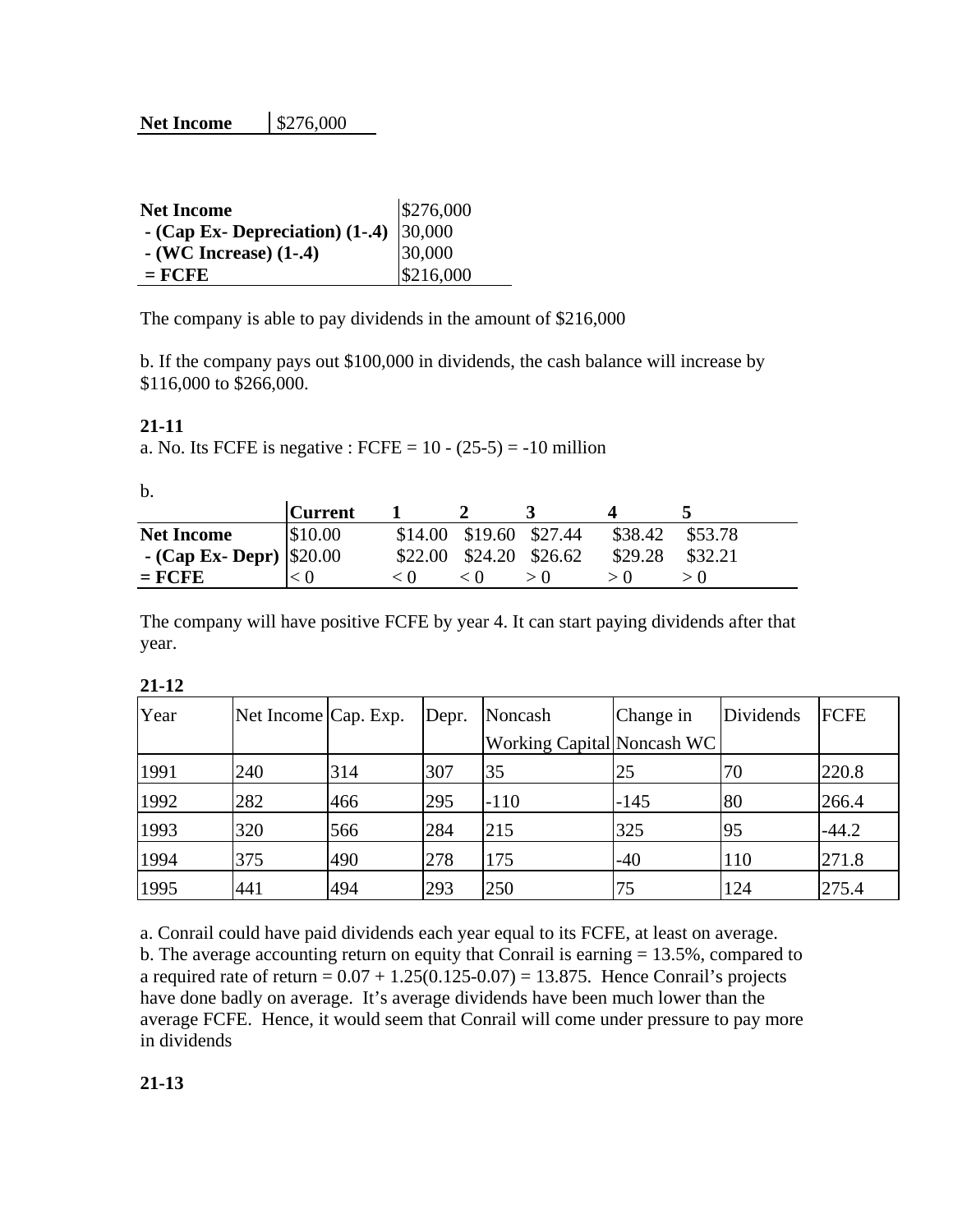| Year |          | Net Income $(Cap Ex - Depr)$ Ch WC $(1-DR)$ |         | <b>FCFE</b> |
|------|----------|---------------------------------------------|---------|-------------|
|      |          | $(1-DR)$                                    |         |             |
| 1996 | \$485.10 | \$151.96                                    | \$8.75  | \$324.39    |
| 1997 | \$533.61 | \$164.11                                    | \$9.19  | \$360.31    |
| 1998 | \$586.97 | \$177.24                                    | \$9.65  | \$400.08    |
| 1999 | \$645.67 | \$191.42                                    | \$10.13 | \$444.12    |
| 2000 | \$710.23 | \$206.73                                    | \$10.64 | \$492.86    |

This is the amount that the company can afford to pay in dividends.

b. The perceived uncertainty in these cash flows will make me more conservative in paying out the entire amount in FCFE in the year in which I make it.

## **21-14**

|                   | <b>Current 1</b> |           |           |           | 4         |          |
|-------------------|------------------|-----------|-----------|-----------|-----------|----------|
| <b>Net Income</b> | \$66             | \$77.22   | \$90.35   | \$105.71  | \$123.68  | \$144.70 |
| + Depreciation    | \$50             | \$57.50   | \$66.13   | \$76.04   | \$87.45   | \$100.57 |
| - Capital Exp     | \$150            | \$165.00  | \$181.50  | \$199.65  | \$219.62  | \$241.58 |
| $-Chg$ in WC      | <b>NA</b>        | \$4.30    | \$4.73    | \$5.20    | \$5.72    | \$6.30   |
| <b>FCFE</b>       |                  | \$(34.58) | \$(29.76) | \$(23.10) | \$(14.21) | \$(2.60) |

a. Cracker Barrel cannot afford to pay a dividend.

b. If the debt ratio is changed to 25%,

|                          | <b>Current</b> |          |         |          |          |          |
|--------------------------|----------------|----------|---------|----------|----------|----------|
| <b>Net Income</b>        | \$66.00        | \$77.22  | \$90.35 | \$105.71 | \$123.68 | \$144.70 |
| $-$ (Cex-Depr) $(1-.25)$ |                | 80.63    | 86.53   | 92.70    | 99.12    | 105.76   |
| - Chg in WC $(1-25)$     |                | 3.23     | 3.55    | 3.90     | 4.29     | 4.72.    |
| <b>FCFE</b>              |                | \$(6.63) | \$0.27  | \$9.10   | \$20.26  | \$34.22  |

The company can start paying out dividends in year 2.

## **21-15**

Assuming that we are talking about the second scenario, where the firm does borrow money, I would defend my decision by noting that I have a track record of great projects and that I am retaining the cash for future projects. My track record will probably make me credible, at least as long as I can keep my return on equity above my cost of equity.

## **21-16**

a.

| <b>Estimated Net Income next year</b> | \$140.80 |
|---------------------------------------|----------|
| $-$ (Cap Ex - Depreciation) $(1-10)$  | \$25.74  |
| - Change in Working Capital (1-.1)    | \$45.00  |
| $=$ FCFE                              | \$70.06  |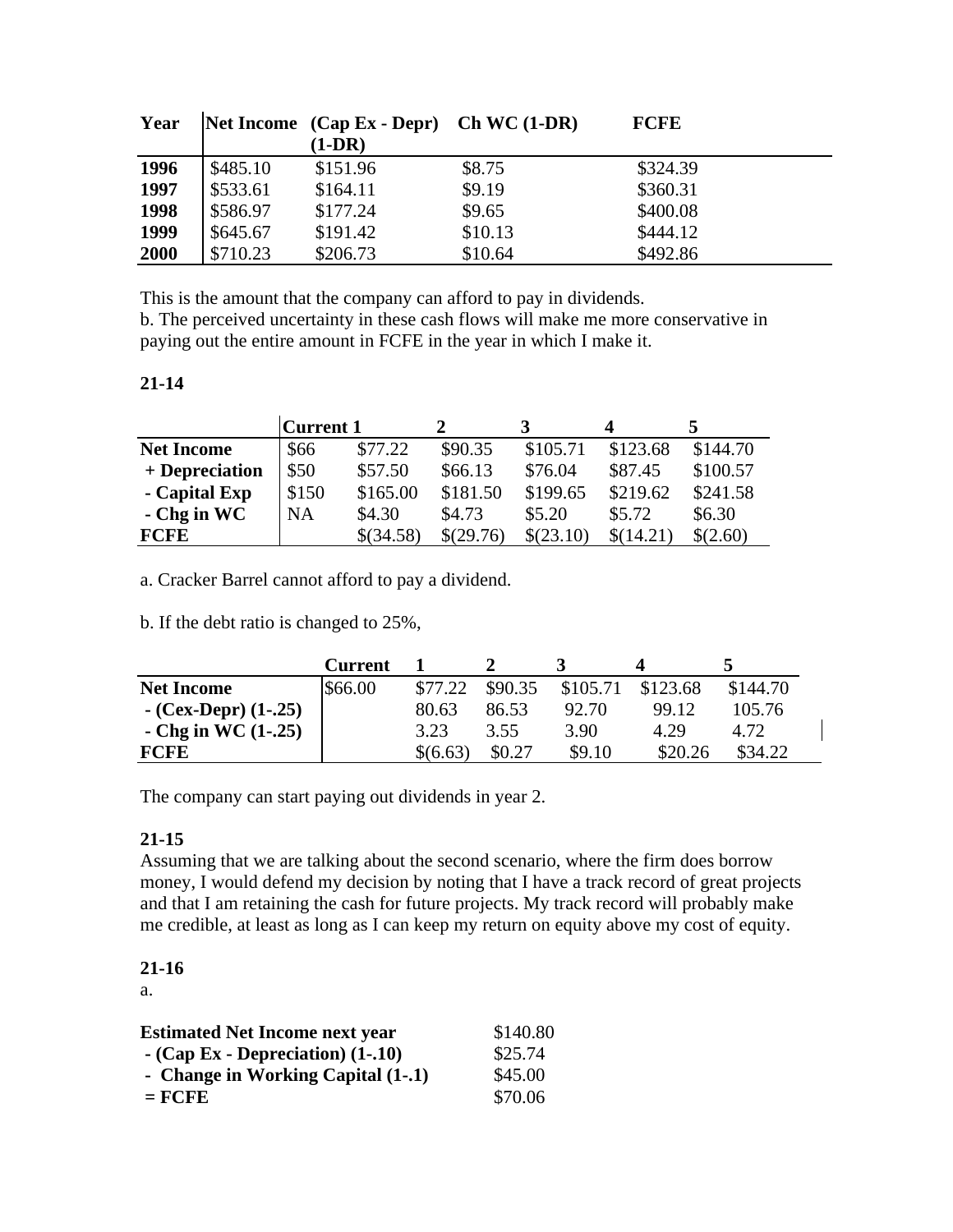This is what the company can afford to pay in dividends.

b. If the company pays of \$12 million in dividends, the cash balance will increase by \$58 million.

## **21-17**

The company will have a negative FCFE, since it will have to generate enough cash flows to make the principal payment of \$100 million. Recalculating the FCFE,

| <b>Estimated Net Income next year</b> | \$140.80  |
|---------------------------------------|-----------|
| - (Cap Ex - Depreciation)             | \$28.60   |
| - Change in Working Capital           | \$50.00   |
| - Principal Repayment                 | \$100.00  |
| <b>FCFE</b>                           | \$(37.80) |

#### **21-18**

| Company          | Dividends ROE<br>vs. FCFE |        | Cost of<br><b>Equity</b> | Action                          |
|------------------|---------------------------|--------|--------------------------|---------------------------------|
| Alexander        |                           | 8%     | 11.00%                   | Pressure to pay more dividends. |
| American Pres. < |                           | 14.50% | 13.50%                   | Allow to continue; ROE>COE      |
| <b>OMI</b>       |                           | 4%     | 13.25%                   | Evaluate investments; FCFE <    |
|                  |                           |        |                          | Dividends                       |
| Overseas         |                           | 1.50%  | 11.50%                   | Pressure to pay more dividends  |
| Sea Containers > |                           | 14%    | 12.25%                   | Pressure to pay less dividends  |

a. Alexander and Brown and Overseas Shipholding.

b. Sea Containers.

c. If I thought that the returns on projects for this entire sector were going to improve, it would make me more cautious about raising dividends in the first place. If, on the other hand, I thought that returns for this entire sector were going to drop, I would push for more dividends more aggressively.

#### **21-19**

| Company                    |     | Payout Ratio Dividend Yield Growth |        |
|----------------------------|-----|------------------------------------|--------|
|                            |     |                                    |        |
| <b>Fedders</b>             | 11% | 1.20%                              | 22%    |
| <b>Maytag</b>              | 37% | 2.80%                              | 23%    |
| <b>National Presto</b> 67% |     | 4.90%                              | 13.50% |